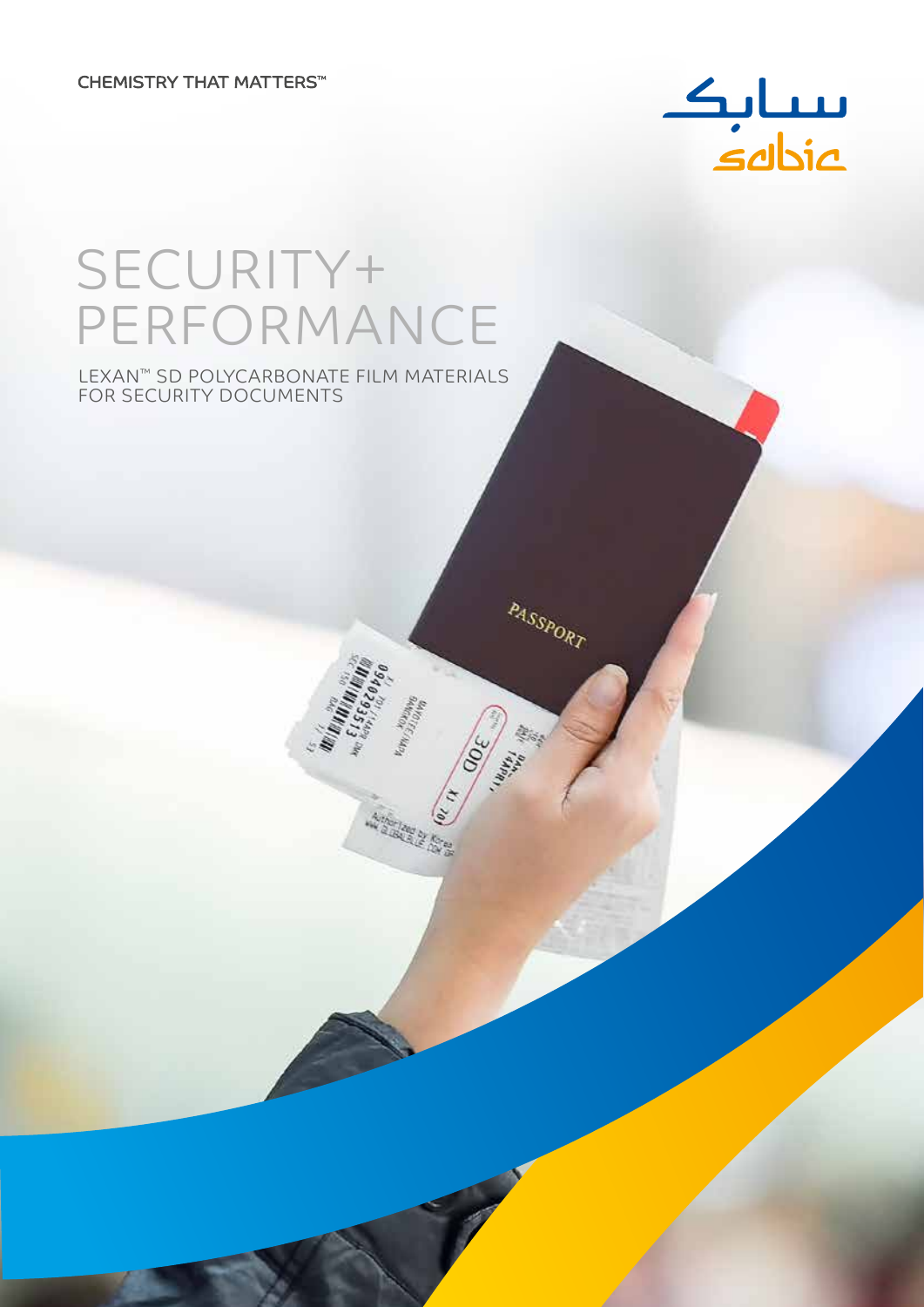# ABOUT SABIC

SABIC is the third largest global diversified chemical company and market leader in the production of polyethylene, polypropylene and other advanced thermoplastics, glycols, methanol and fertilizers. Fostering innovation and a spirit of ingenuity, we have 21 dedicated Technology & Innovation facilities in Saudi Arabia, the USA, the Netherlands, Spain, Japan, India, China and South Korea.

With over 70 years of legacy of pioneering solutions in advanced engineering thermoplastics, and over three decades of experience in polypropylene and compounds, SABIC's Petrochemicals business is positioned to help create new opportunities for our customer's growth and breakthrough applications around the world. We offer our customers our expertise in a variety of ways:

- Material solutions generated from our legacy of creating solutions for your needs
- Application development and design support, logistics and processing expertise to spark new ideas and improved efficiencies, supported by global sales and supply
- Unwavering commitment to drive performance for our customers, ensuring long-term reliability and building valuable relationships

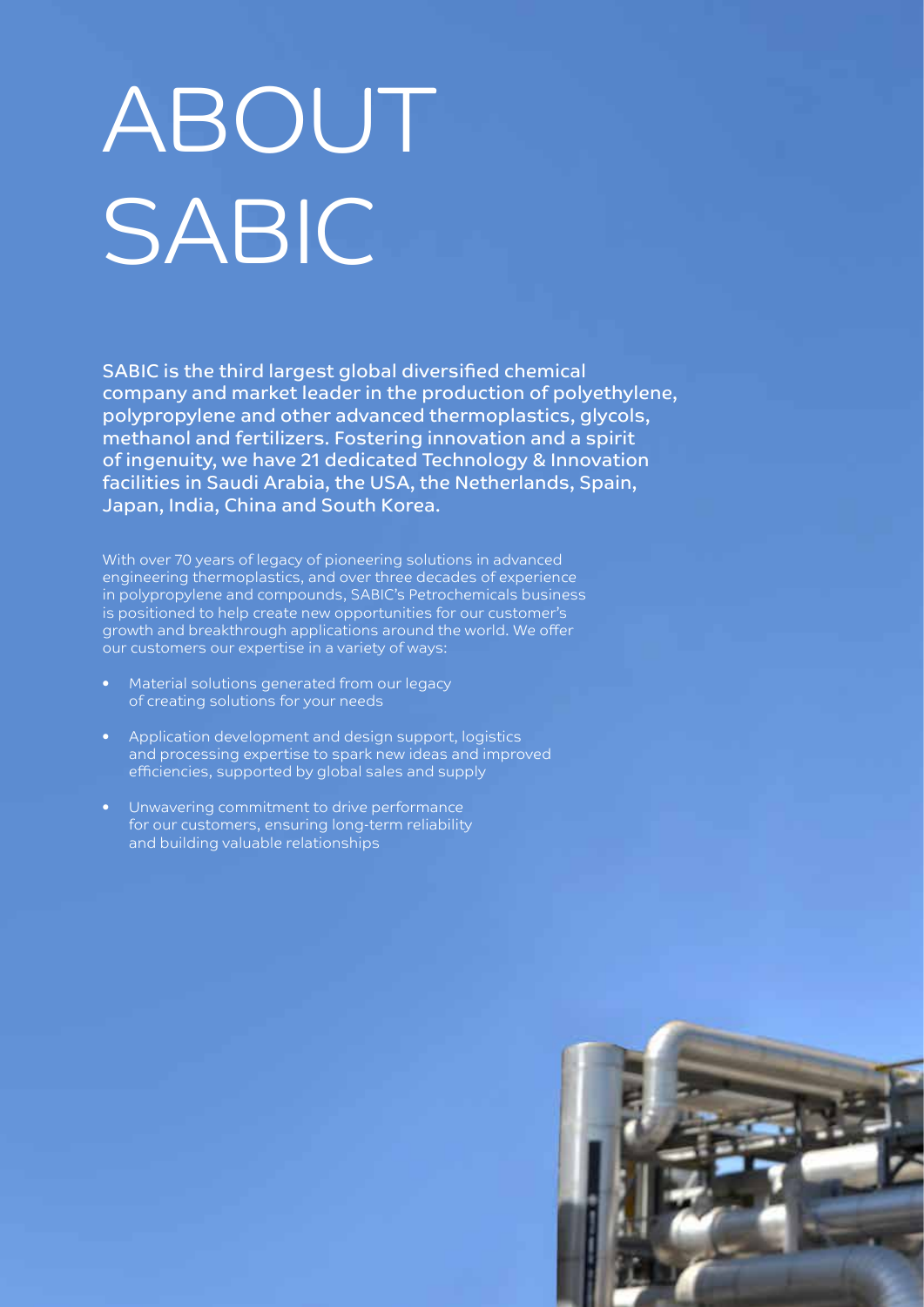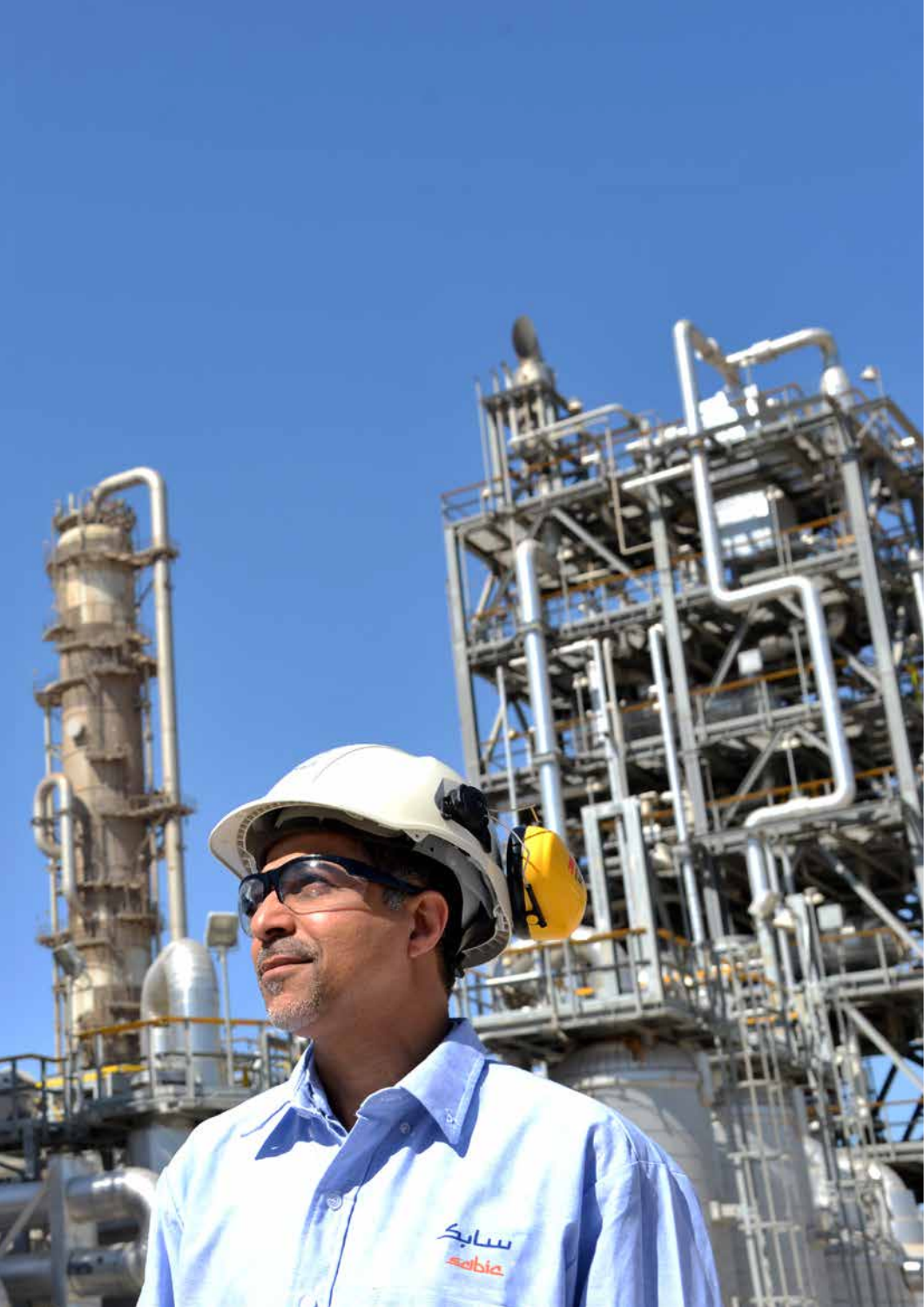# LEADING-EDGE MATERIALS FOR IDENTIFICATION CARDS

With over a decade of proven experience, SABIC offers a full portfolio of high-performance polycarbonate (PC) LEXAN™ SD Films specially developed for easy manufacturing of complex secure ID cards.

LEXAN Secure ID film portfolio include a lasermarkable grade, a bright white, opaque grade and a clear grade. These films offer tight gauge tolerances to simplify manufacture of cards within mandated thickness parameters. They also provide high performance and exceptional durability.

Additional to the standard layers, SABIC also offers LEXAN™ SDCX co-extruded films and LEXAN™ SC8A12E/SC8A92E flexible hardcoated films. These products directly address accelerating industry trends calling for more and thinner card layers to accommodate additional, enhanced safety features and provide easy processing and enhanced durability for ID cards and other security documents.





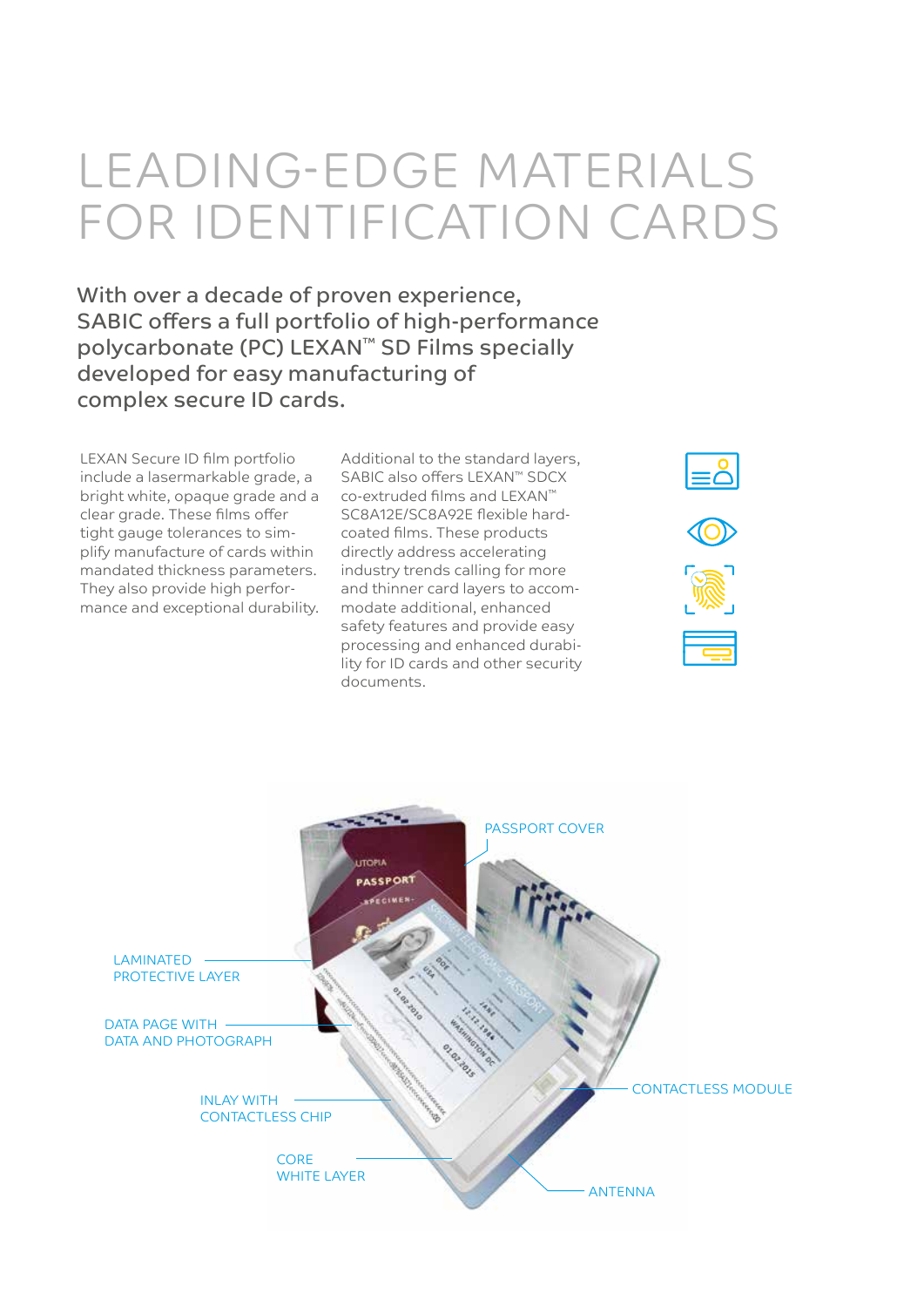### POTENTIAL APPLICATIONS

- ID cards
- Drivers licenses
- (E-)passport data pages
- Border crossing cards
- Residency permits
- Green cards
- Military and police ID Smart cards inlays
- 
- Tachometer cards
- 
- Healthcare cards Government employees ID

SECURITY **AIR** 

### FEATURES AND POTENTIAL BENEFITS

- High temperature resistance
- Low and controlled shrinkage for improved flatness before and after printing and lamination
- Surface textures optimized for printing, hot stamping and lamination
- Tight gauge tolerance for controlled stack tolerance after lamination
- High optical quality films, manufactured in a clean room environment
- Maximized opacity in white layer to enhanced ability to hide embedded security devices at thin gauges
- High contrast laser markability of the clear laser markable film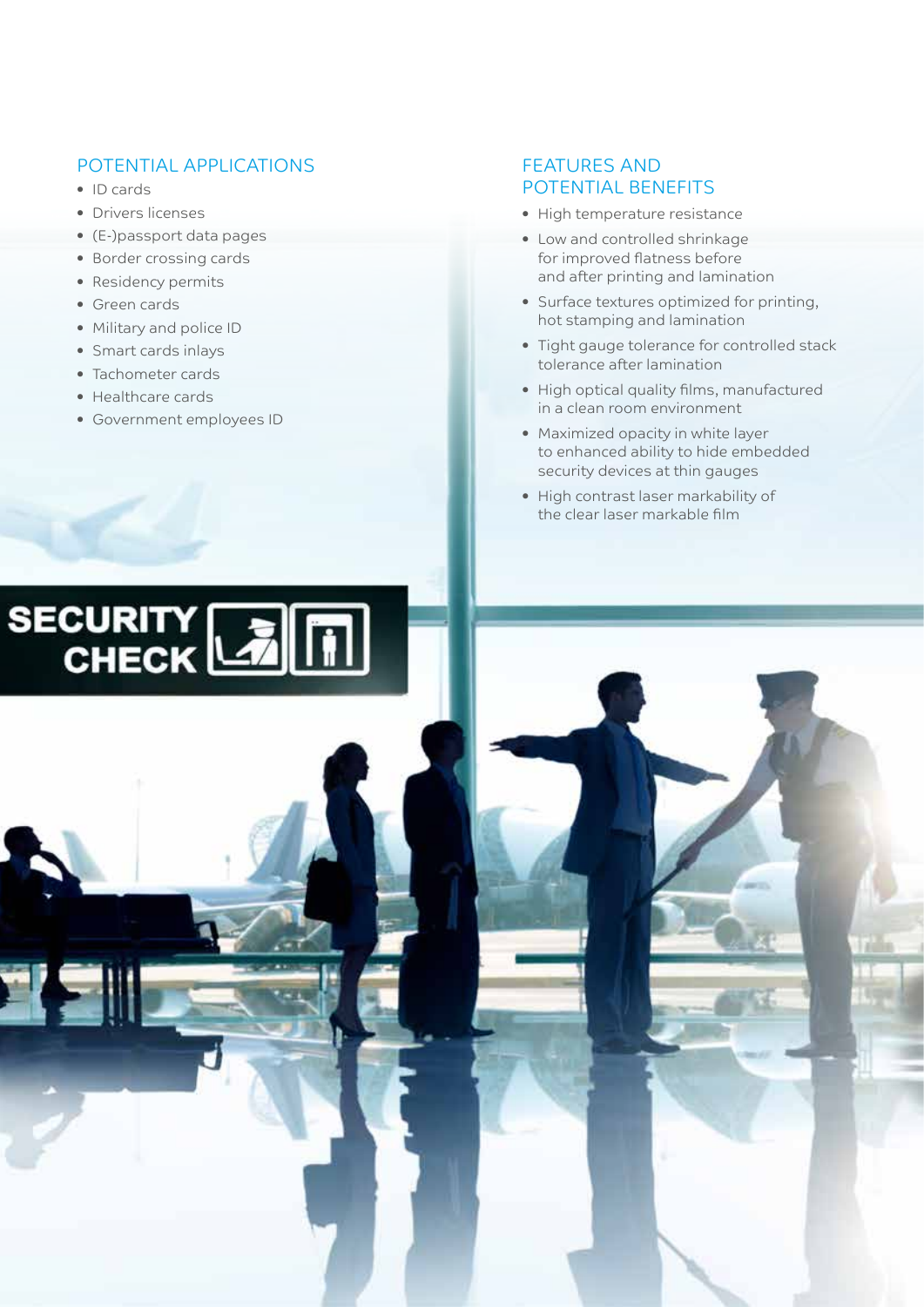# LASER MARKING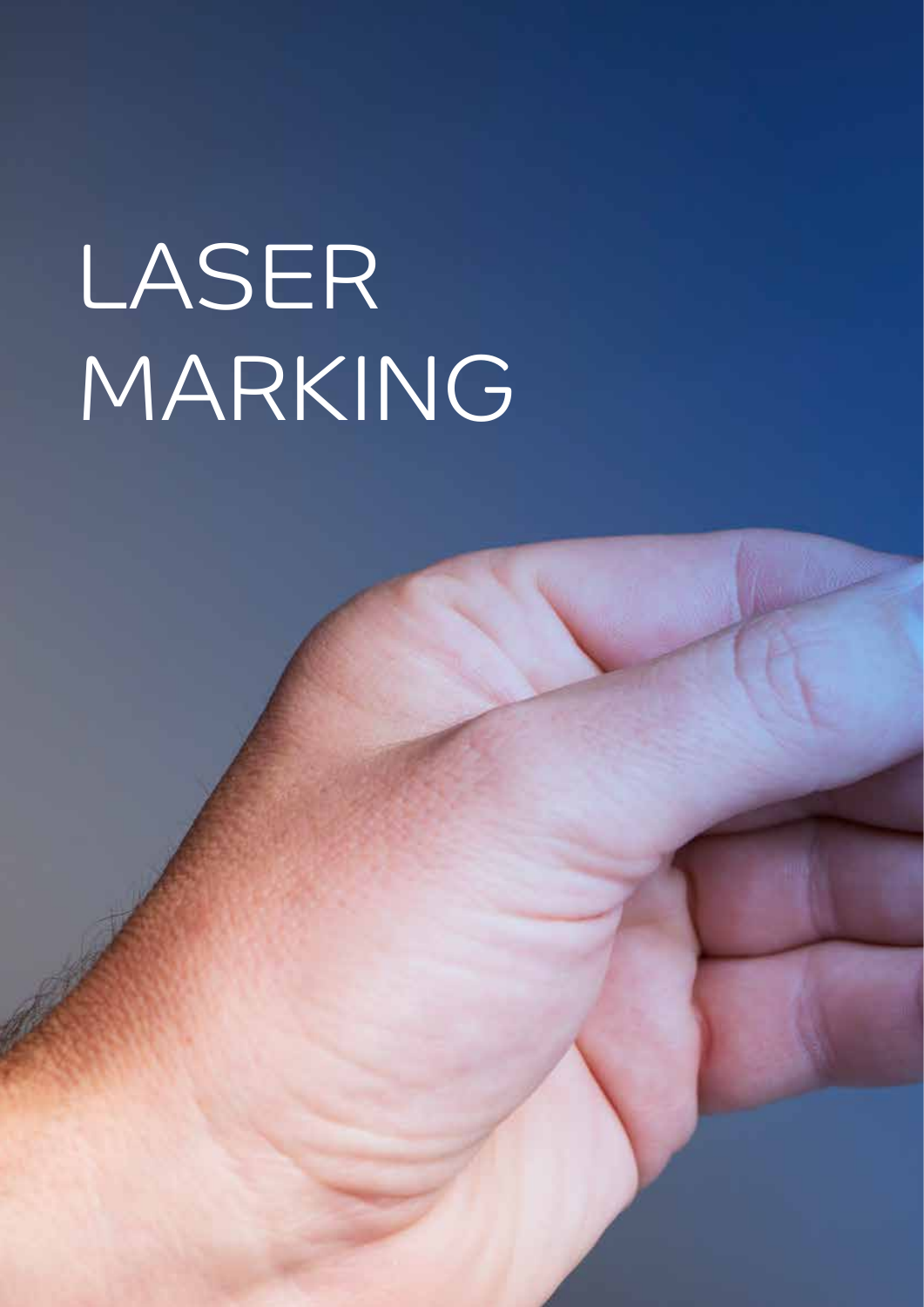

# 14081976

Identity theft, counterfeiting and other serious threats call for constant vigilance and innovation in ID card design. As more security features are incorporated into the latest ID cards and governmental documents, the individual card layers and the manufacturing process become more complex and challenging.

Smart card, passport and e-ID manufacturers will be able to integrate next level security features using a patented UV lasertechnology thanks to a new polycarbonate (PC) based LEXAN™ SD14UV film overlay from SABIC. The demand for more sophisticated solutions to protect government ID cards and other related documents has led SABIC to pioneer the development of a PC material technology that enables customers to apply a ghost image onto the card or document and create a tactile white marking which will fluoresce under UV light, all during the personalization phase.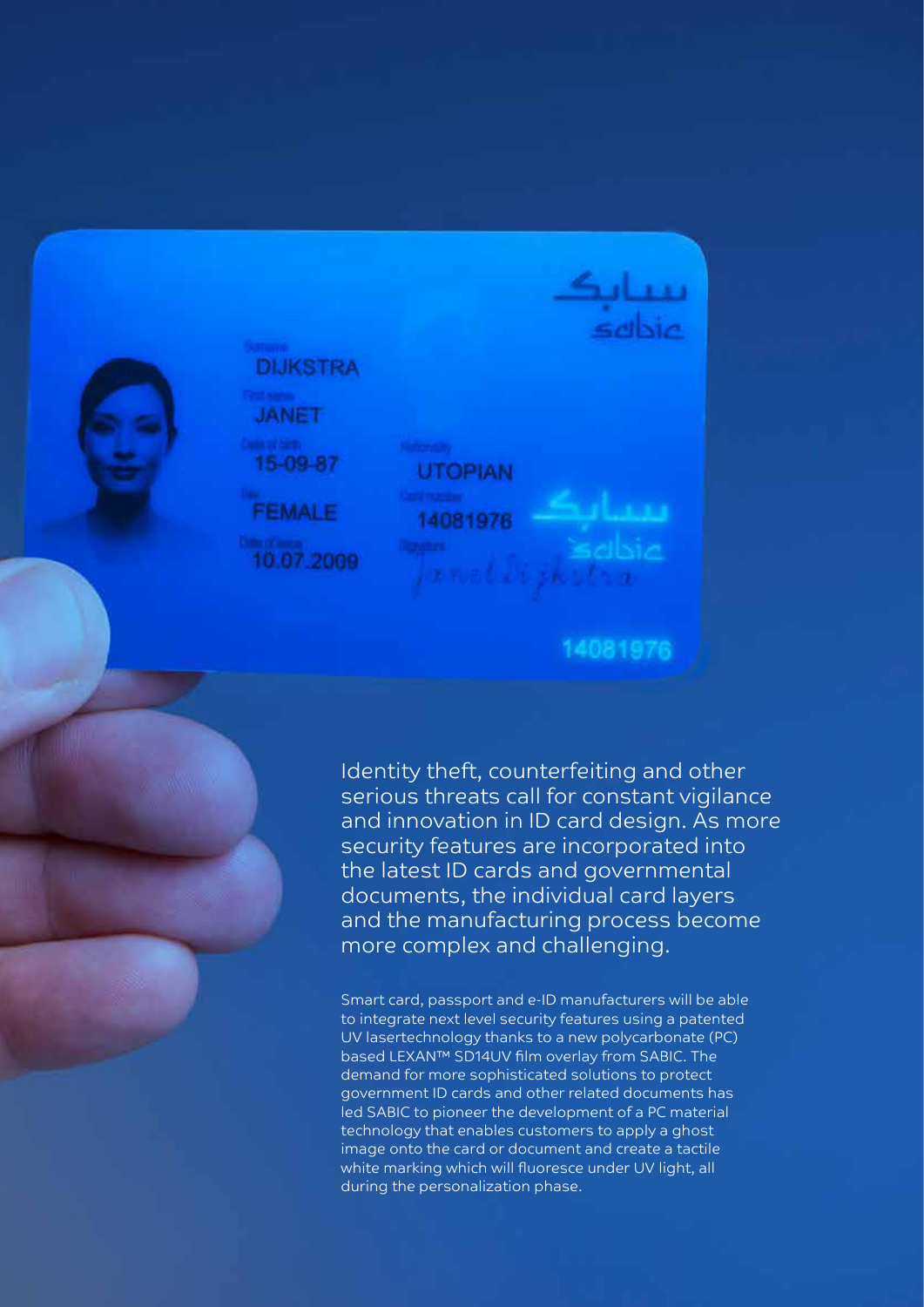# MATERIALS SPECIALLY DESIGNED FOR CONSISTENT HIGH QUALITY

## LEXAN SD8B14 FILM

Clear polycarbonate film that delivers improved durability and temperature resistance over other materials.

| LEXAN™ SD8B14 Films                               |       |        |        |
|---------------------------------------------------|-------|--------|--------|
|                                                   | Gauge | Length | Weight |
| 2 sides textured                                  | um    | m      | kg     |
| Texture:                                          | 30    | 1940   | 85     |
| fine velvet / fine matte<br>Width: 1220 / 1270 mm | 50    | 1940   | 142    |
| Color: 112 (transparent)                          | 75    | 1290   | 142    |
| Gauge Range: 30 - 600 µm<br>MOQ: 1 pallet         | 100   | 970    | 142    |
|                                                   | 125   | 640    | 117    |
|                                                   | 150   | 640    | 140    |
|                                                   | 175   | 457    | 117    |
|                                                   | 200   | 400    | 117    |
|                                                   | 250   | 327    | 120    |
|                                                   | 300   | 320    | 140    |
|                                                   | 375   | 228    | 125    |
|                                                   | 400   | 228    | 133    |
|                                                   |       |        |        |

### LEXAN SD8B24 FILM

Opaque white polycarbonate film with excellent opacity designed to hide embedded security devices at thin gauge.

#### LEXAN™ SD8B24 Films

|                                                   | Gauge | Length | Weight |
|---------------------------------------------------|-------|--------|--------|
| 2 sides textured                                  | μm    | m      | kg     |
| Texture:                                          | 50    | 1940   | 158    |
| fine velvet / fine matte<br>Width: 1220 / 1270 mm | 75    | 1290   | 158    |
| Color: WH9B246                                    | 100   | 970    | 158    |
| (opaque white)<br>Gauge Range: 30 - 400 µm        | 105   | 900    | 154    |
| MOQ: 1 pallet                                     | 110   | 875    | 157    |
|                                                   | 125   | 640    | 131    |
|                                                   | 150   | 640    | 156    |
|                                                   | 175   | 457    | 131    |
|                                                   | 200   | 400    | 131    |
|                                                   | 220   | 400    | 144    |
|                                                   | 240   | 327    | 128    |
|                                                   | 250   | 327    | 133    |
|                                                   | 280   | 305    | 140    |
|                                                   | 300   | 320    | 157    |
|                                                   | 340   | 270    | 150    |
|                                                   | 385   | 228    | 144    |
|                                                   | 400   | 228    | 149    |
|                                                   |       |        |        |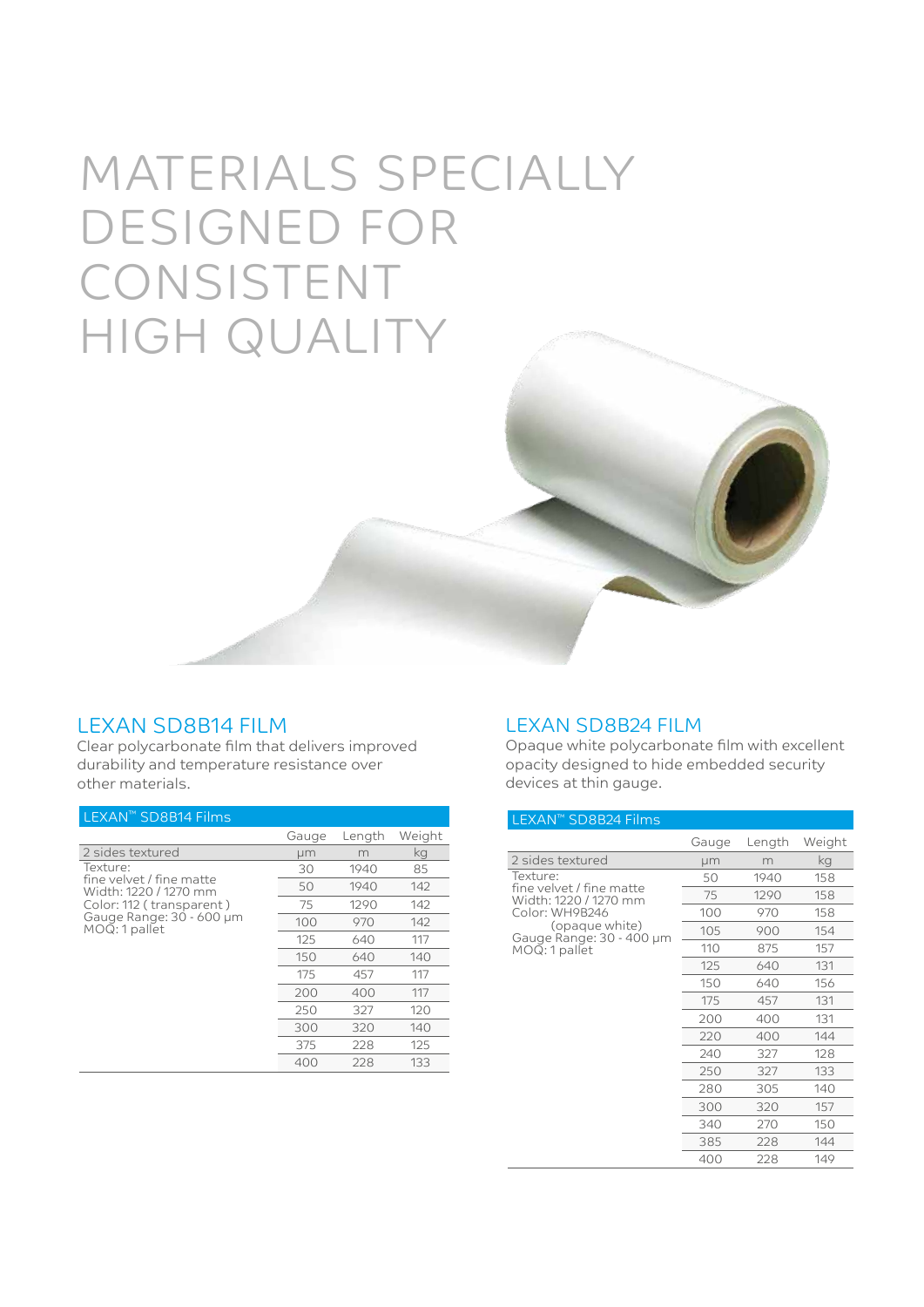## LEXAN SD8B94 FILM

Clear lasermarkable polycarbonate film that can be used as the top or intermediate layer to provide grayscale graphics and precise images for high security personalization.

#### LEXAN™ SD8B94 Films

|                                                                                                                                                        | Gauge | Length | Weight |
|--------------------------------------------------------------------------------------------------------------------------------------------------------|-------|--------|--------|
| 2 sides textured                                                                                                                                       | um    | m      | ka     |
| Texture:<br>fine velvet / fine matte<br>Width: 1220 / 1270 mm<br>Color: NA9D070T<br>(clear lasermarkable)<br>Gauge Range: 30 - 620 µm<br>MOQ: 1 pallet | 30    | 1940   | 85     |
|                                                                                                                                                        | 50    | 1940   | 142    |
|                                                                                                                                                        | 75    | 1290   | 142    |
|                                                                                                                                                        | 100   | 970    | 142    |
|                                                                                                                                                        | 125   | 640    | 117    |
|                                                                                                                                                        | 150   |        | 140    |

## LEXAN SD8A12 FILM

Clear polycarbonate films with high polished surface

| LEXAN <sup>™</sup> SD8A12 Films                                                    |       |               |     |
|------------------------------------------------------------------------------------|-------|---------------|-----|
|                                                                                    | Gauge | Length Weight |     |
| 1 side textured                                                                    | um    | m             | ka  |
| Texture: polish/fine matte<br>Width: 1220 / 1270 mm<br>Color: 112<br>MOQ: 1 pallet | 50    | 1940          | 142 |
|                                                                                    | 100   | 970           | 142 |

# LEXAN SD8A92 FILM

Clear lasermarkable film with high polished surface.

| LEXAN™ SD8A92 Films                                                 |       |        |        |
|---------------------------------------------------------------------|-------|--------|--------|
|                                                                     | Gauge | Length | Weight |
| 1 side textured                                                     | um    | m      | kq     |
| Texture: polish / fine matte<br>Width: 1220 / 1270 mm<br>Color: 112 | 50    | 1940   | 142    |
|                                                                     | 100   | 9(1)   | 142    |
| MOQ: 1 pallet                                                       |       |        |        |

# LEXAN SDCX CO-EXTRUDED FILM

Combines a core layer of white opaque or transparent LEXAN film with a clear, lasermarkable cap layer to avoid the challenges of handling separate thin film layers, offering easy processing.

| LEXAN™ SDCX Films                                                                            |       |        |        |
|----------------------------------------------------------------------------------------------|-------|--------|--------|
|                                                                                              | Gauge | Length | Weight |
| 2 sides textured                                                                             | иm    | m      | ka     |
| Texture: fine matte / fine matte<br>Width: 1220 / 1270 mm<br>Color: WH9B246<br>MOQ: 1 pallet | 150   | 640    | 149    |

## LEXAN SC8A12E FILM

Clear anti-scratch coated film that surpasses standard PC film in durability, including scratch and chemical resistance, helping to extend useful life of the card.

| LEXAN™ SC8A12E Films                             |       |        |        |
|--------------------------------------------------|-------|--------|--------|
|                                                  | Gauge | Length | Weight |
| hard-coated clear                                | um    |        | ka     |
| Texture: polished / fine matte<br>Width: 1220 mm | 75    | 838    | 92     |
| Color: 112<br>MOQ: 1 pallet                      | 105   | 838    | 129    |

### LEXAN SC8A92E FILM

Clear lasermarkable anti-scratch coated film that surpasses standard PC film in durability, including scratch and chemical resistance, helping to extend useful life of the card.

| LEXAN™ SC8A92E Films                                                |       |        |        |
|---------------------------------------------------------------------|-------|--------|--------|
|                                                                     | Gauge | Length | Weight |
| hard coated clear lasermarkable                                     | um    | m      | kq     |
| Texture: polished / fine matte<br>Width: 1220 mm<br>Color: NA9D070T | 75    | 838    | 92     |
|                                                                     | 105   | 838    | 129    |
| MOQ: 1 pallet                                                       |       |        |        |

# LEXAN SD14UV FILM

Clear UV-lasermarkable polycarbonate film that allows card manufacturers to introduce new security elements into the card during personalization.

| LEXAN™ SD14UV Films                                                                 |       |        |        |
|-------------------------------------------------------------------------------------|-------|--------|--------|
|                                                                                     | Gauge | Length | Weight |
| hard coated clear lasermarkable                                                     | um    | m      | ka     |
| Texture: fine velvet / matte<br>Width: 1220 / 1270 m<br>Color: 112<br>MOQ: 1 pallet | 50    | 1940   | 142    |
|                                                                                     | 100   | 970    | 142    |

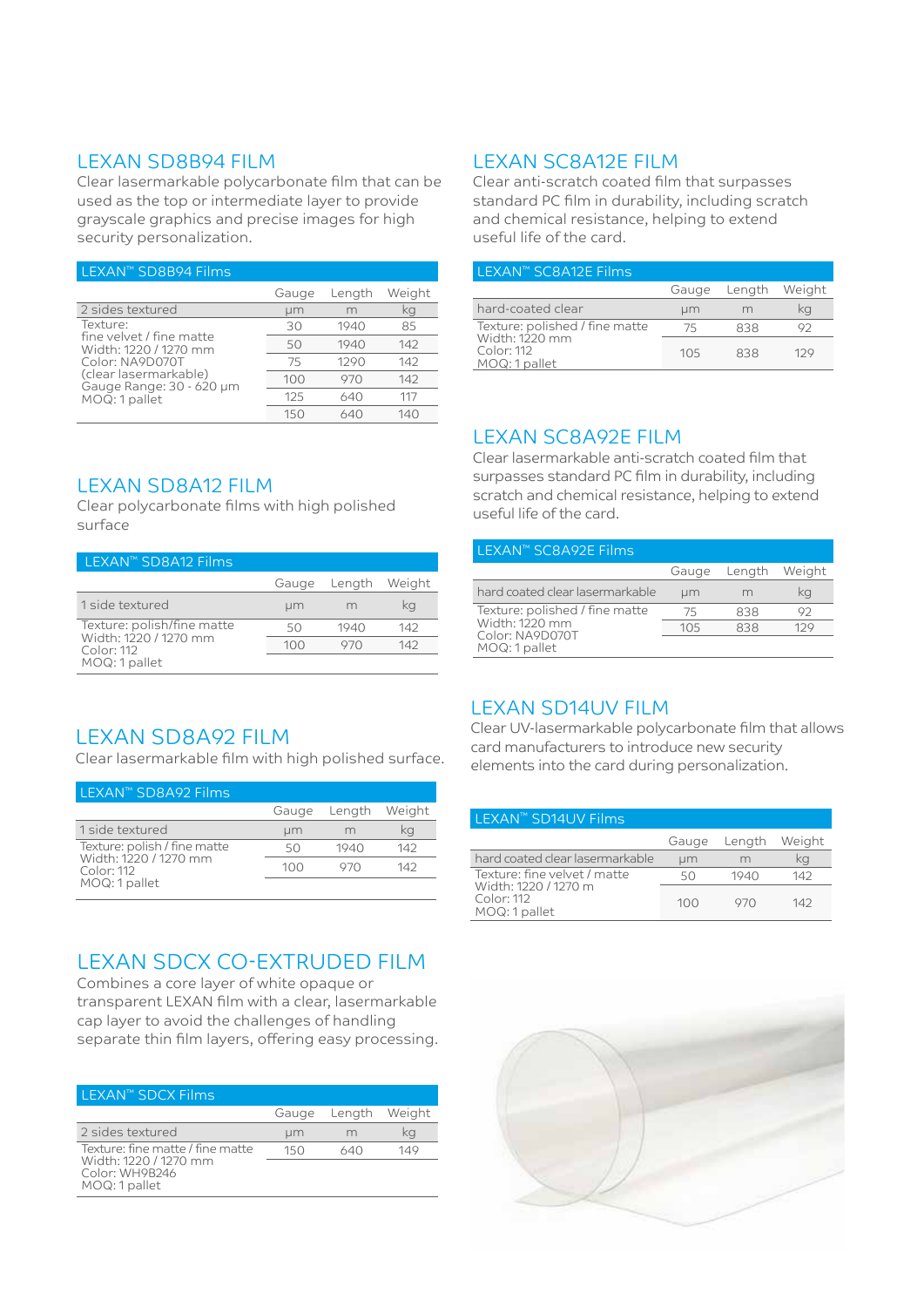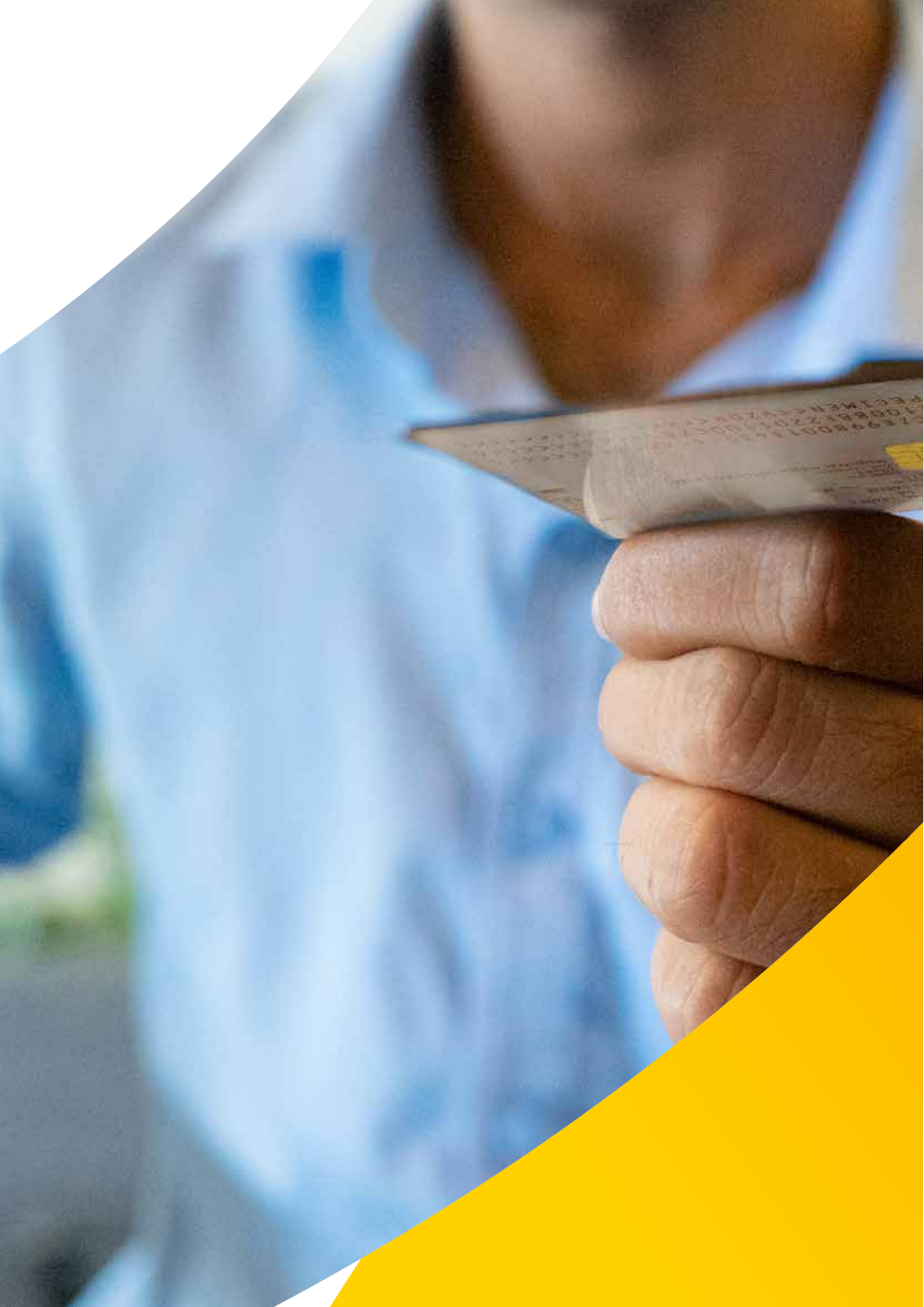# GLOBAL COMPANY WITH LOCAL SERVICES & SUPPLY

# PRODUCTION

- Global footprint with state of the art extrusion
- Multi layer extrusion & coating capability

# PRODUCT DEVELOPMENT

- New product launches co-ex, UV lasermarkable films
- Extensive capability for characterization & prototyping

# **SERVICE**

- Fully integrated SABIC supply chain - resin production, extrusion, conversion & distribution
- Material stocked and converted local to customer's location to ensure short lead time
- Flexible supply with low minimum order quantities